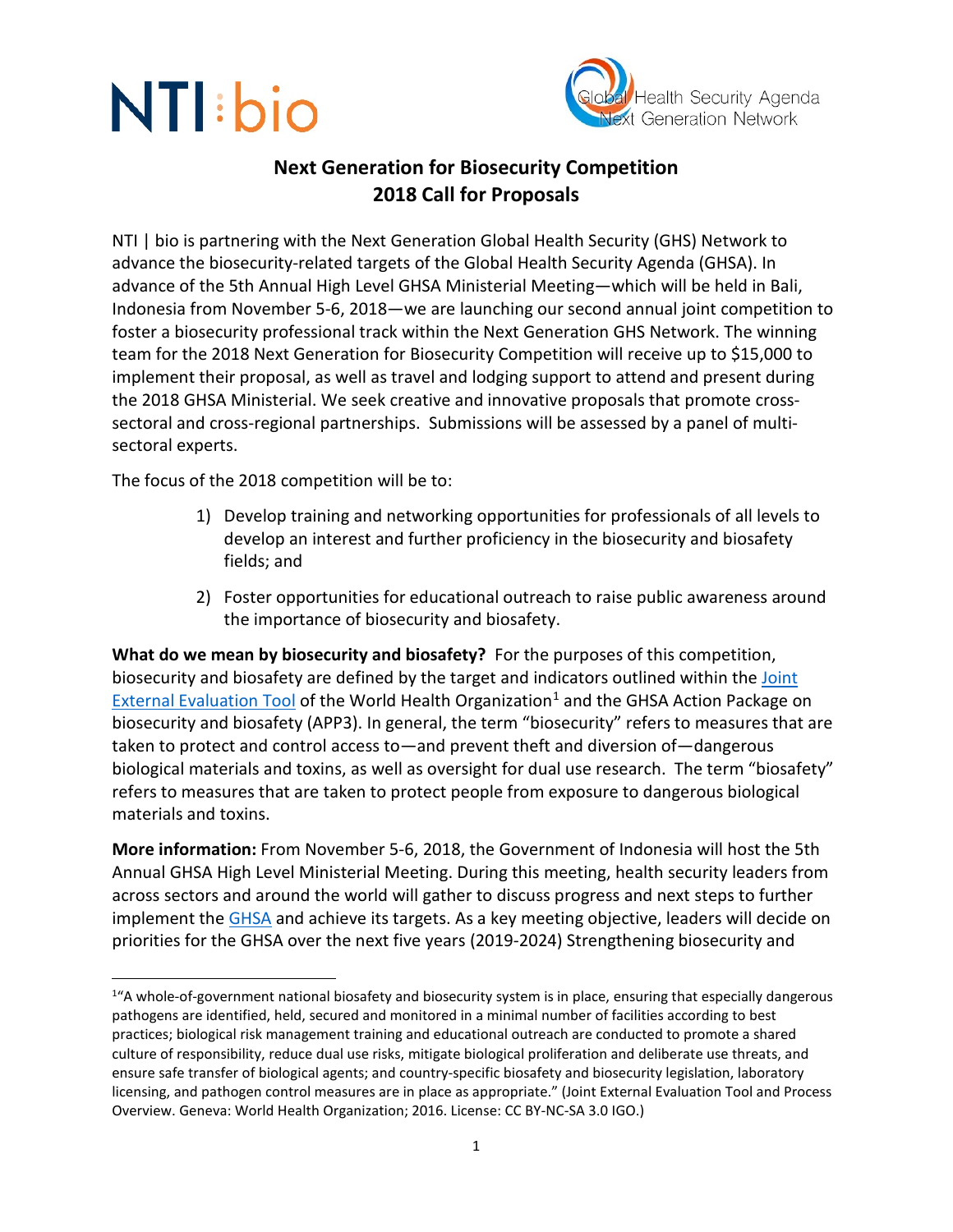

biosafety are crucial to health preparedness and are integral to the GHSA, the World Health Organization (WHO) Joint External Evaluation (JEE) and resulting country National Actions Plans.

## **Prizes for Winning Submission(s)**

NTI | bio will provide travel and lodging expenses for up to three members of the winning team to attend the 2018 GHSA Ministerial Meeting in Bali and present the proposal to health security and biosecurity and biosafety professionals. The winning team also will receive up to \$15,000 to bring their proposals to life with the guidance and mentorship of NextGen and NTI | bio.

### **Submission Requirements**

Interested applicants should send an email by midnight ET on August 31, 2018, to NTIbio@nti.org, and include the following:

- One-page resume or curriculum vitae for each team participant. Each team can include up to three individuals.
- A detailed budget sheet detailing, using line items, how each team would spend up to \$15,000 in implementing their project.
- 1,500-2,000 word submission that outlines how you and your team will work within the Next Generation GHS Network to develop either (1) training and networking opportunities for professionals at all levels to develop an interest and further proficiency in the biosecurity and biosafety fields; or (2) opportunities for an educational outreach project to raise public awareness around the importance of biosecurity and biosafety.
	- o Proposals involving the development of trainings or networking opportunities for early- to mid- level professionals may build from existing programs. Successful proposals should include specific mechanisms for engaging and involving one or more biosecurity and biosafety experts in the execution of the proposal. Those experts should be contacted and secured as part of the proposal development process.
	- o Proposals for public outreach and education must incorporate and build on existing biosecurity and biosafety best practices, standards, and/or models for policy and legislation to produce a public outreach program targeted at: (i) high school and university-aged students and/or (ii) policymakers. We encourage the proposals to include the design and/or use of multimedia tools and other creative and engaging methods of public outreach and education. Successful proposals should include specific mechanisms for engaging and involving one or more biosecurity and biosafety experts in the execution of the proposal. Those experts should ideally be contacted and secured as part of the proposal development process.
	- o Citations, image captions, and footnotes do not count toward the final total word count in the proposals. However, information vital to the submission should not be included in the footnotes.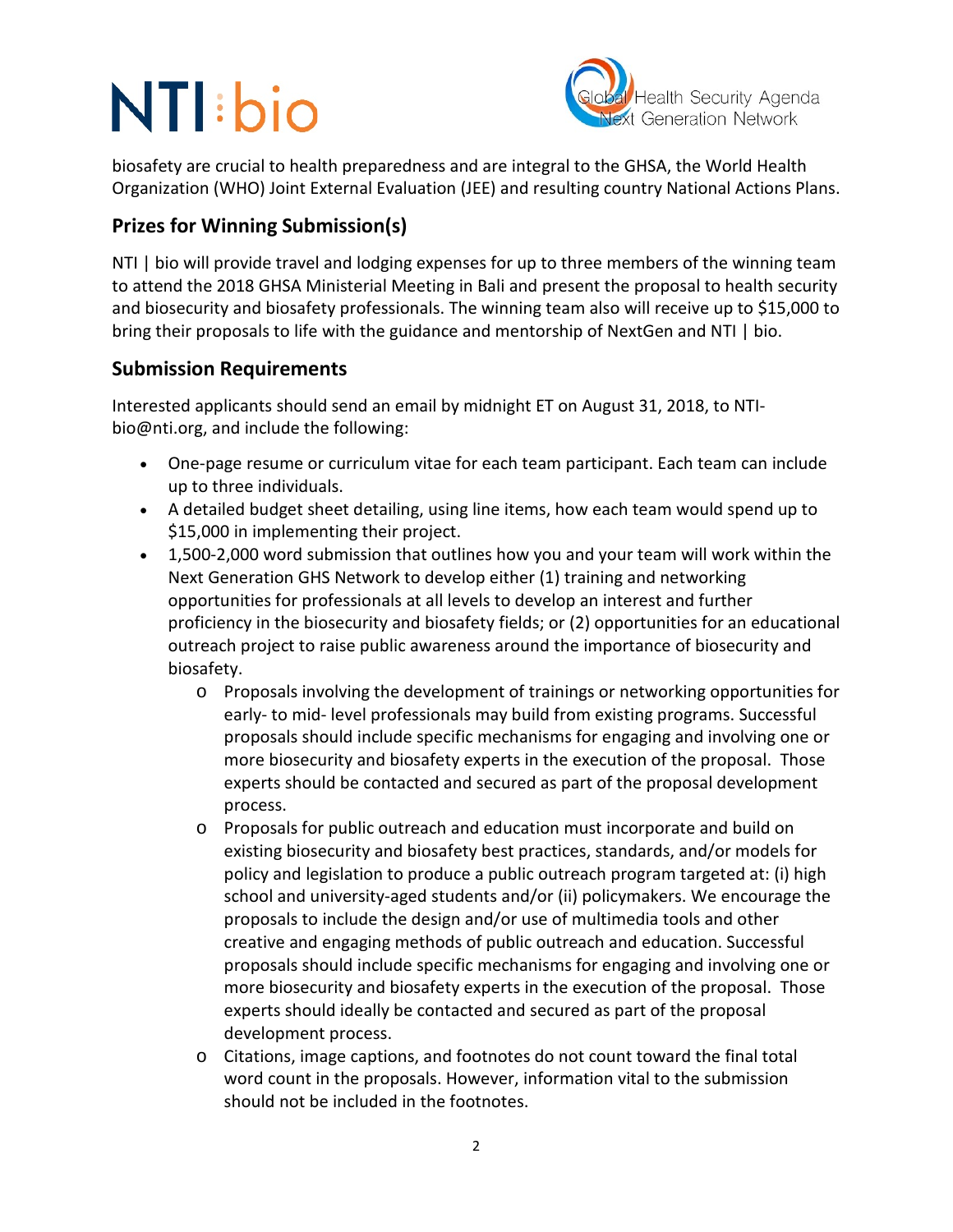

- Participants are highly encouraged to collaborate on submissions with partners from other institutions and/or across sectors within your country and/or with partners from other countries. The inclusion of collaborators that help build cross-sectoral discussion on biosecurity within and across regions will be a key factor for successful proposals.
- All proposals must be in English and submitted as a single pdf with the proposal, budget sheet, and three curriculum vitae. Supplemental material may be submitted separately.

## **Eligibility**

To participate in this competition, the following criteria must be met:

- Applicants must be a current member of the Next Generation GHS Network. If submitting as part of a team, at least one-third of the applicants must be current members of the Next Generation GHS Network. Applicants also must be currently enrolled in an academic institution or must be a professional working in the field of global health security.
- Teams are strongly encouraged to include Next Gen professionals from more than one country and/or region.
- Teams are strongly encouraged to be cross-sectoral in their makeup.
- Proposals must include a specific focus on biosecurity (solely or in addition to biosafety) and must address the biosecurity-related indicators contained in the JEE. Broader applications focused on other elements of the GHSA and/or WHO JEE will not be considered for this competition.

## **Timeline**

- **July 10, 2018: Call for proposals released and competition launch**. If you or someone you know wants to participate in the competition and does not have a team, please sign up [here](https://docs.google.com/forms/d/e/1FAIpQLSdtfjhR5jageLkiJ8LulbOwTB9RaB6Gy7Yv3W1nk8PmCe5ZvQ/viewform?c=0&w=1) and you will be able to find other people also looking for partners.
- **July 23, 2018: Program overview webinar.** An online Q&A will be conducted by the Next Generation GHS Network at 3:00pm EDT. Have a question? Submit it [here.](https://docs.google.com/forms/d/e/1FAIpQLSe1XmQcmJ9r1NvnvwNc24h6zFhbaqgG3t4UAwSbwFloadSizQ/viewform?c=0&w=1) We will post the link to the webinar at [www.nti.org](http://www.nti.org/) on July 23.
- **August 31, 2018: Deadline for submissions.** All proposals must be submitted in full by midnight ET on August 31, 2018 to be considered.
- **October 1, 2018: Announcement of winners.** NTI will announce the winners of the competition on our website, www.nti.org, and contact teams for next steps.
- **November 5-6th, 2018: GHSA Ministerial Meeting in Bali, Indonesia.** Members of the winning team (up to three) will travel to the Ministerial to present their proposal.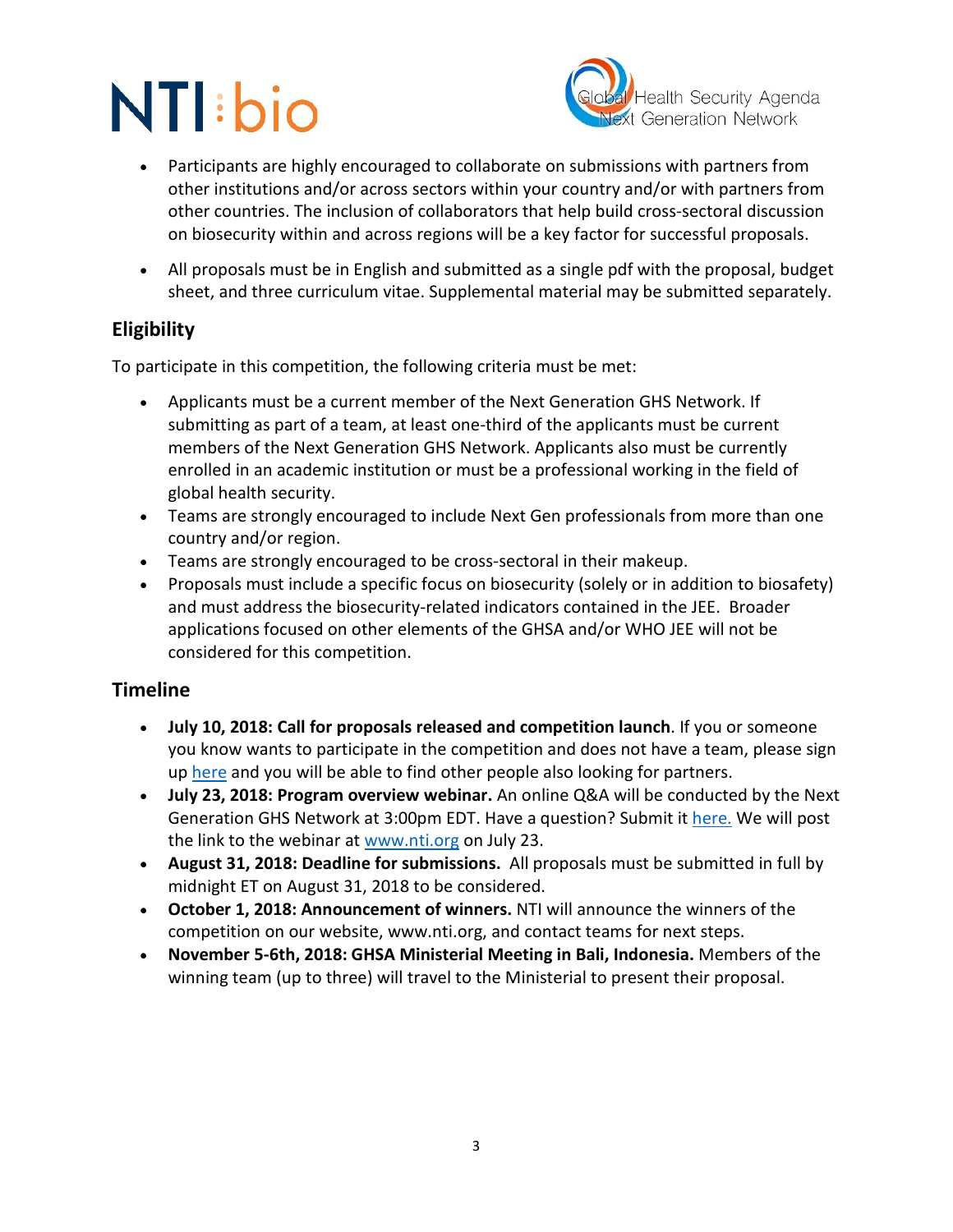

## **Competition Goals**

The Next Generation for Biosecurity Competition seeks to develop regional and global partnerships among Next Generation professionals to:

- Facilitate relationships between NextGen leaders interested in biosecurity and biosafety across countries and regions in accordance with the GHSA targets on biosecurity and biosafety and linking public health and biosecurity authorities;
- Enhance country and regional capabilities to achieve the biosecurity and biosafety targets within the GHSA and the WHO JEE;
- Inform emerging and established members of the broader global health security community on the significant biological risks posed by advances in technology;
- Improve regional and cross-regional collaboration in the biosecurity and biosafety fields;
- Promote a global cadre of multi-sectoral professionals within the Next Generation GHS Network dedicated to reducing catastrophic biological risks and enhancing biosafety and biosecurity; and
- Provide additional avenues for knowledge transfer to next generation biosafety and biosecurity professionals through mentorships and potential engagement with global health security experts in the field.

## **About the Sponsors**



NTI works to protect our lives, environment, and quality of life now and for future generations. We work to prevent catastrophic attacks with weapons of mass destruction and disruption (WMDD)—nuclear, biological, radiological, chemical, and cyber. NTI has addressed biosecurity issues since our founding in 2001. NTI | bio is developing new initiatives to curb global

catastrophic biological risks, catalyze international biosecurity norms and innovation, enhance biosurveillance for emerging threats, and advocate for measurable biosecurity commitments as an integral component of the Global Health Security Agenda (GHSA).



The Next Generation Network engages and facilitates contributions by emerging scholars, scientists, and professionals from government and non-governmental institutions to the Global Health Security Agenda (GHSA) and

other global health security projects. Through its mission, the Next Generation Network promotes the values of Education, Innovation, and Participation to approach and overcome the biggest challenges facing the health security fields today.

July 10, 2018